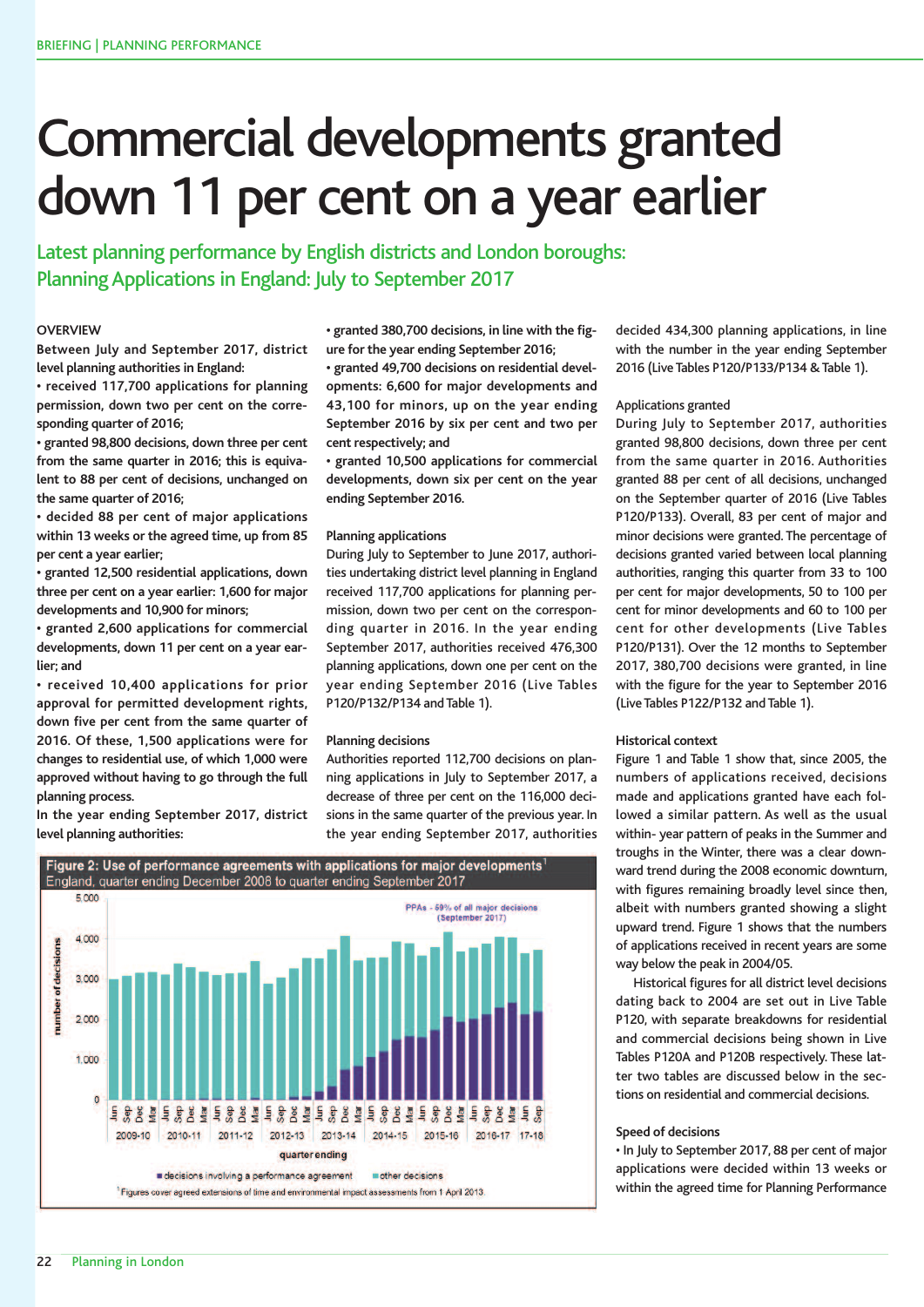RIGHT: Number of planning applications received, decided and granted by district level planning authorities



Planning decisions by development type, speed of decision and local planning authority:**July to September 2017** Table 131 can be found with all tables and figures here: https://goo.gl/FpgBEx Source: CLG/ONS

Agreements (PPAs), Extensions of Time (EoTs) and Environmental Impact Assessments (EIAs), compared with 85 per cent in the September quarter 2016.

• In the September quarter of 2017, 84 per cent of minor applications and 90 per cent of other applications were decided within eight weeks or the agreed time. These figures show increases, compared with 81 per cent and 88 per cent a year earlier respectively.

The percentage of decisions made in time varied between local planning authorities, ranging this quarter from 25 to 100 per cent for major developments, 21 to 100 per cent for minor developments and 20 to 100 per cent for other developments (Live Tables P120, P123 and P131).

Because deciding an application on time can include the use of a performance agreement, the calculation of the proportion of decisions made



Figure 1: Number of planning applications received, decided and granted by district authorities

>>>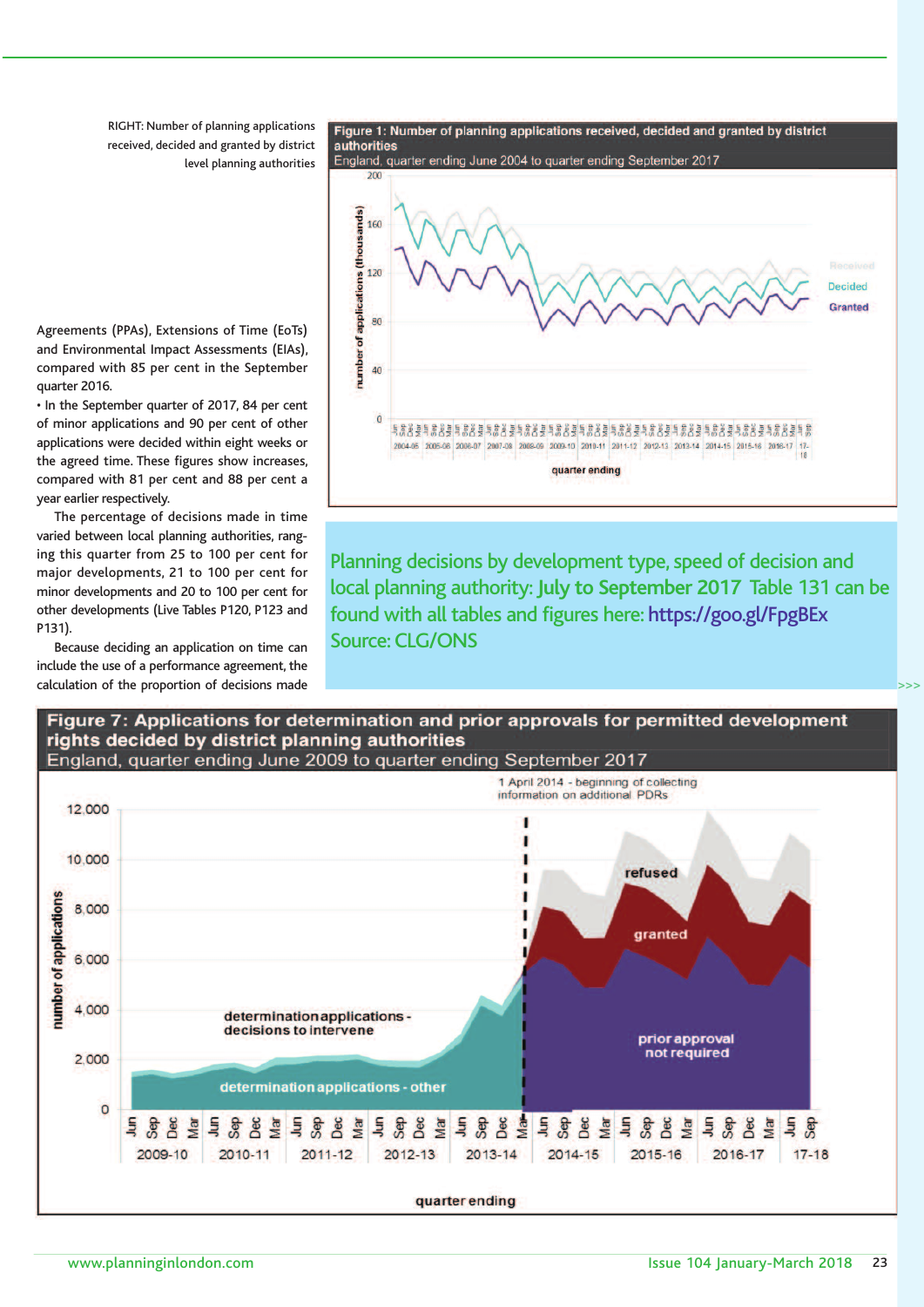>>> within the agreed time was changed to include PPAs from April 2008 for major and some 'other' developments, and to also include agreed EoTs and EIAs from April 2013.Applications since April 2014 for minor developments and for changes of use, householder developments and advertisements are now recorded as having included a performance agreement.

Because the most consistent reporting of agreements is for major applications, Figure 2 and Table 2 show, from 2008, numbers of decisions on major developments made involving a performance agreement, both in absolute terms and as a percentage of all decisions on major developments.

Notwithstanding these definitional changes, there has been a marked increase in the use of agreements since early 2013, although the increases have slowed down in recent quarters turning into a small decrease, in absolute and percentage terms, in the latest quarter. In reality, this longer upward trend has been driven by both the additional scope for recording them and their additional use. The proportion of major decisions subject to an agreement was 59 per cent during July to September 2017 (Table 2).

# **Performance of individual district level local planning authorities**

Live Tables P151a and P153 present data on the performance of district level local planning authorities against the published criterion in Improving planning performance: criteria for designation on the speed of decision-making for informing decisions on the designation of poorly performing local planning authorities under section 62B of the Town and Country Planning Act 1990. In par- ticular, Live Table P151a gives detailed figures for the time taken for major decisions to be made over the eight most recent

quarters and Live Table P153 presents data for the time taken by dis- trict level local planning authorities for decisions on 'non-major developments' (previously 'minor and other developments', and defined as minor developments, changes of use and householder developments) to be made over the eight most recent quarters.

Similarly, Live Table P152a, presents data on the performance of district level local planning au- thorities against the published criterion in Improving planning performance: criteria for designation on the quality of decision-making for assessing performance under section 62B of the Town and Country Planning Act 1990. In particular, it gives detailed figures for the percentage of major deci- sions subject to a successful planning appeal, by matching eight quarters of the Department's data on decisions and all available quarters of Planning Inspectorate data on appeals. This table is usually published a few weeks after the statistical release and most of the other live tables, to take account of the latest appeals data.

Live Table P154 presents data for the percentage of decisions on minor and other developments (as defined for Table P153) subject to a successful planning appeal, by matching eight quarters of the Department's data on decisions and all available quarters of Planning Inspectorate data on appeals. Like Table P152a, this table is usually published a few weeks after the statistical release and most of the other live tables, to take account of the latest appeals data.

#### **Residential decisions**

The figures collected by the Department are numbers of decisions on planning applications submitted to local planning authorities rather than the number of units included in each application, such as the number of homes in the case



of housing developments. The Department supplements this information by obtaining statistics on housing permissions from a contractor. The latest figures show that permission for 304,000 homes was given in the rolling year to 31 March 2017, compared to a revised figure of 281,000 homes granted permission in the rolling year to 31 December 2016.2 The number of homes granted permission during the rolling year to 31 March 2017 was 15 per cent higher than in the rolling year to 31 March 2016.

Figures for previous quarters are revised to ensure that any duplicates are removed, and also to include any projects that local planning authorities may not have processed: they are therefore subject to change. These figures are provided to give contextual information, and have not been designated as National Statistics.

Regarding the figures reported by local planning authorities to the Department on PS1/2 returns, in July to September 2017, 16,900 decisions were made on applications for residential 3 developments, of which 12,500 (74 per cent) were granted. The total number of residential decisions made decreased by two per cent from the September quarter 2016, with the number granted dropping three per cent. The number of major residential decisions granted increased by one per cent to 1,600, whereas the number of minor residential decisions granted remained decreased by four per cent to 10,900 (Live Tables P120A, P123 and P135). In the year ending September 2017, authorities granted 6,600 major and 43,100 minor residential applications, up by six and two per cent respectively on the year ending September 2016 (Live Tables P120A and P136).

#### **Commercial 4 decisions**

In July to September 2017, 2,800 decisions were made on applications for commercial developments, of which 2,600 (91 per cent) were granted. The total number of commercial decisions made decreased by ten per cent on the same quarter of 2016. In the year ending September 2017, 10,500 applications for commercial developments were granted, down six per cent on the year ending September 2016 (Live Table P120B).

# **Trends in numbers of residential and commercial decisions**

Historically, numbers of residential decisions dropped sharply during 2008 (particularly for minor decisions) but have been increasing since 2012. Numbers of commercial decisions made also decreased sharply during 2008, and have since stabilised at around 2,200 per year for major and 10,000 per year for minor commercial developments. In 2016/17, numbers of minor